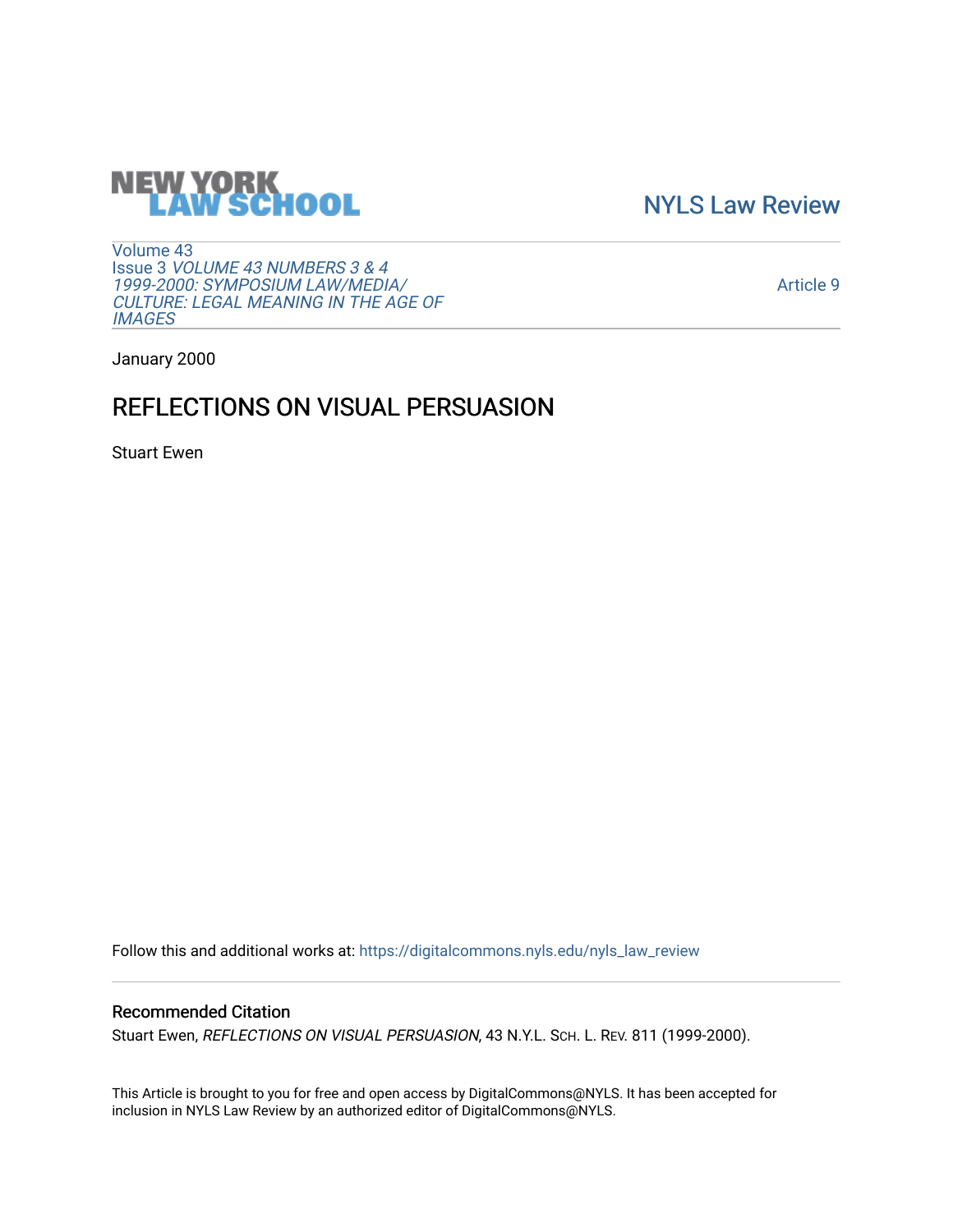#### REFLECTIONS ON VISUAL PERSUASION

#### STUART **EWEN\***

About 100 years ago, in 1895, the French sociologist Gustave Le Bon published a book called *The Crowd: A Study of the Popular Mind.*<sup>1</sup> This book turned Le Bon into an internationally renowned thinker almost instantaneously. Within a year after publication, *The Crowd* was available in nineteen different languages, and within two decades Le Bon's ideas had influenced the thoughts of a whole new battery of what might be called compliance professionals: professionals who were concerned with reaching and shaping the public mind, and who were also interested in shaping public behavior. That is what courtrooms are about as well.

This book, like Le Bon himself, is largely unknown today except among European intellectuals and within historical accounts, but Le Bon's thoughts left an indelible imprint on the contours of our present day world. Although he is invisible and unknown, his footprints are virtually everywhere in our world. The book basically represented the anxious diatribe of a middle-class French intellectual, an academic who was particularly terrified by the rise of working class militancy.

This fear was accelerated by the Paris Commune in 1871.<sup>2</sup> Le Bon was, in general, mostly agitated by unruly democratic attacks on traditional European patterns of social distinction and deference. Le Bon, the social scientist, craved order. He warned that a knowledge of the psychology of crowds was the last resource of statesmen. His book *The Crowd* was nothing less than his urgent attempt to scientifically analyze the workings of what he called the mass mind, so as to better influence and hopefully control it. Le Bon rejected a central idea that had shaped liberal political thought and legal practice since the eighteenth century: the notion that people were intrinsically rational beings, and that a well constructed argument-which at that time determined what was used as

<sup>\*</sup> Professor of Media Studies and Chair, Department of Communications, Hunter College. This article is adapted from a transcript of a presentation at *Law/Media/Culture Symposium,* New York Law School, March, 1999.

**<sup>1.</sup>** GUsTAVE LE BON, **PsYCHOLOGIE** DES FoULES [THE CRoWD: A STUDY OF THE PoPULAR MIND] (Transaction Publishers 1995) (1895) [hereinafter THE CROWD].

<sup>2.</sup> *See generally* ROBERT A. NYE, THE ORIGINS **OF** CROWD PSYCHOLOGY: GUSTAvE **LE** BON **AND** THE CRISIS **OF** MASS DEMOCRACY IN THE THIRD REPUBLIC (1975).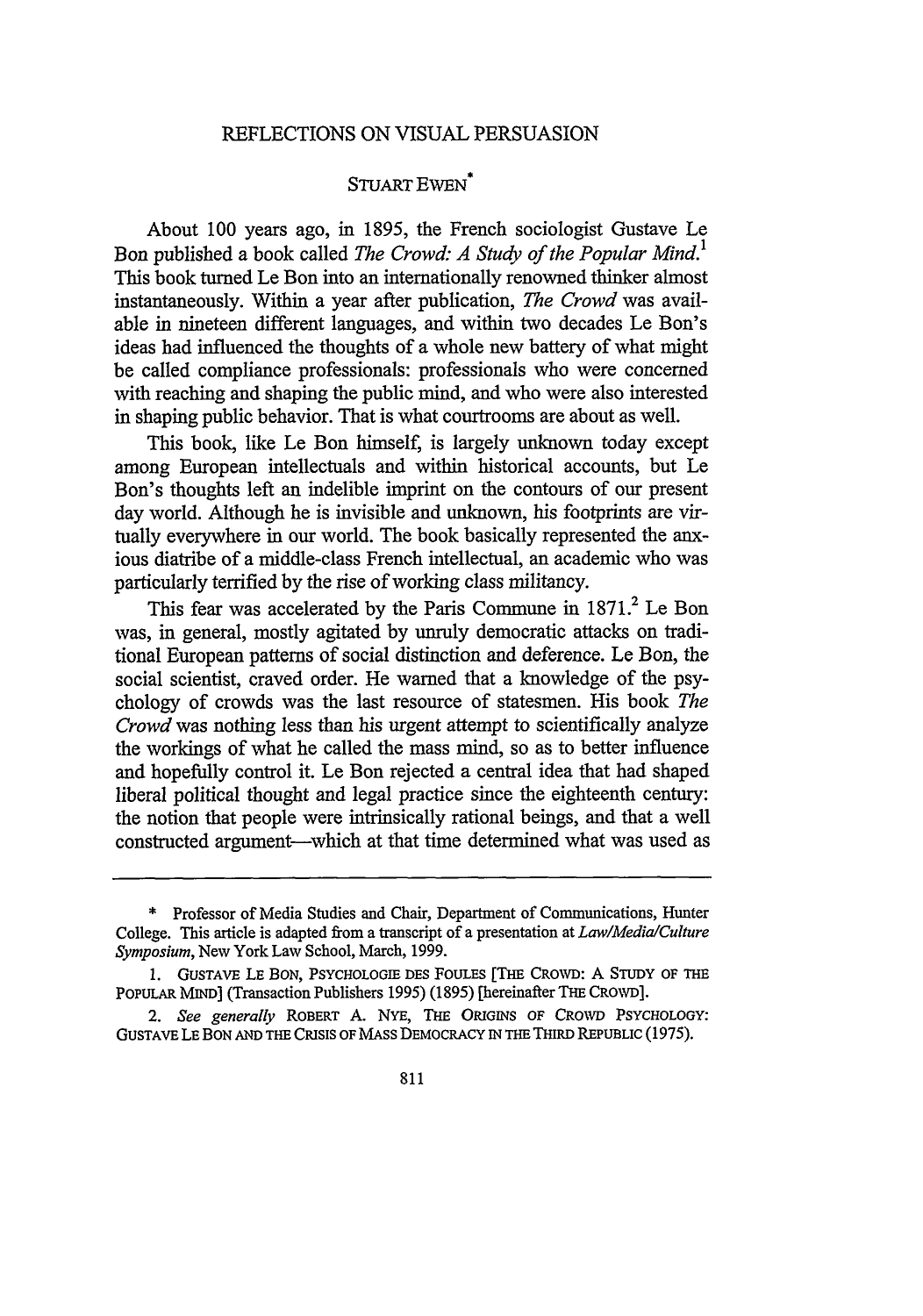rhetoric—was capable of propelling reason in those who heard the argument. That idea inspired the Declaration of Independence, the legal rights brief explaining that the overthrow of government is a rational act of rational men.

Le Bon still maintained that middle class people like himself were capable of reasoned critical reflection. But he saw what he termed "the crowd" as a lower life form. If middle class individuals were capable of acting and thinking rationally, then the crowd was driven by dark and irrational forces. He put it straightforwardly: the crowd is driven by its "spinal cord," the mob is driven by impulsiveness, irritability, an incapacity to reason, the absence of judgment.

*In The Crowd,* Le Bon saw a collective embodiment of the mental process of what he perceived to be lower forms of individuals-savages, women, children. Le Bon and a number of men who followed his lead-Gabriel Tarde; Graham Wallas, the political scientist; and Wilfred Trotter, who in 1916 wrote a book called *Instincts of the Herd in Peace and*  $\textit{War}^3$ —were the founders of the modern science of social psychology. They invented a field that grew as the 20th century proceeded.

According to their outlook, the capacity to analyze and play to the irrational represented the key to social stability in the modem era. Graham Wallas wrote a book in 1908 called *Human Nature in Politics.4* Wallas is interesting because he was the teacher and mentor of probably the most influential American thinker on issues of public opinion, Walter Lippmann, at Harvard. In 1908 he said to a political science audience, "The imperial art of politics consists largely in the creation of opinion but the deliberate exploitation of subconscious non-rational instincts.<sup>5</sup> In the United States, where working class militancy and a contentious middle-class reform movement sometimes known as "The Progressive Movement" troubled the sleep of elites during the first two decades of this century, Le Bon and his ideas found a fairly receptive audience. Robert Park, one of the founders of the Chicago School of Sociology, wrote his doctoral dissertation<sup>6</sup> on Le Bon to a favorable review. President Theodore Roosevelt kept a copy of Le Bon's writing at his bedside.

<sup>3.</sup> W. TROTTER, INSTNCTS OF THE HERD IN PEACE **AND WAR** (R.W. Chapman ed., Oxford Univ. Press 1953) (1916-1919).

<sup>4.</sup> GRAHAM WALLAS, HUMAN NATURE IN POLITICS (1908).

*<sup>5.</sup> Id.* at 18.

*<sup>6.</sup> Reprinted in* ROBERT E. PARK, **THE** CROWD **AND** THE PUBLIC AND OTHER ESSAYS (1972).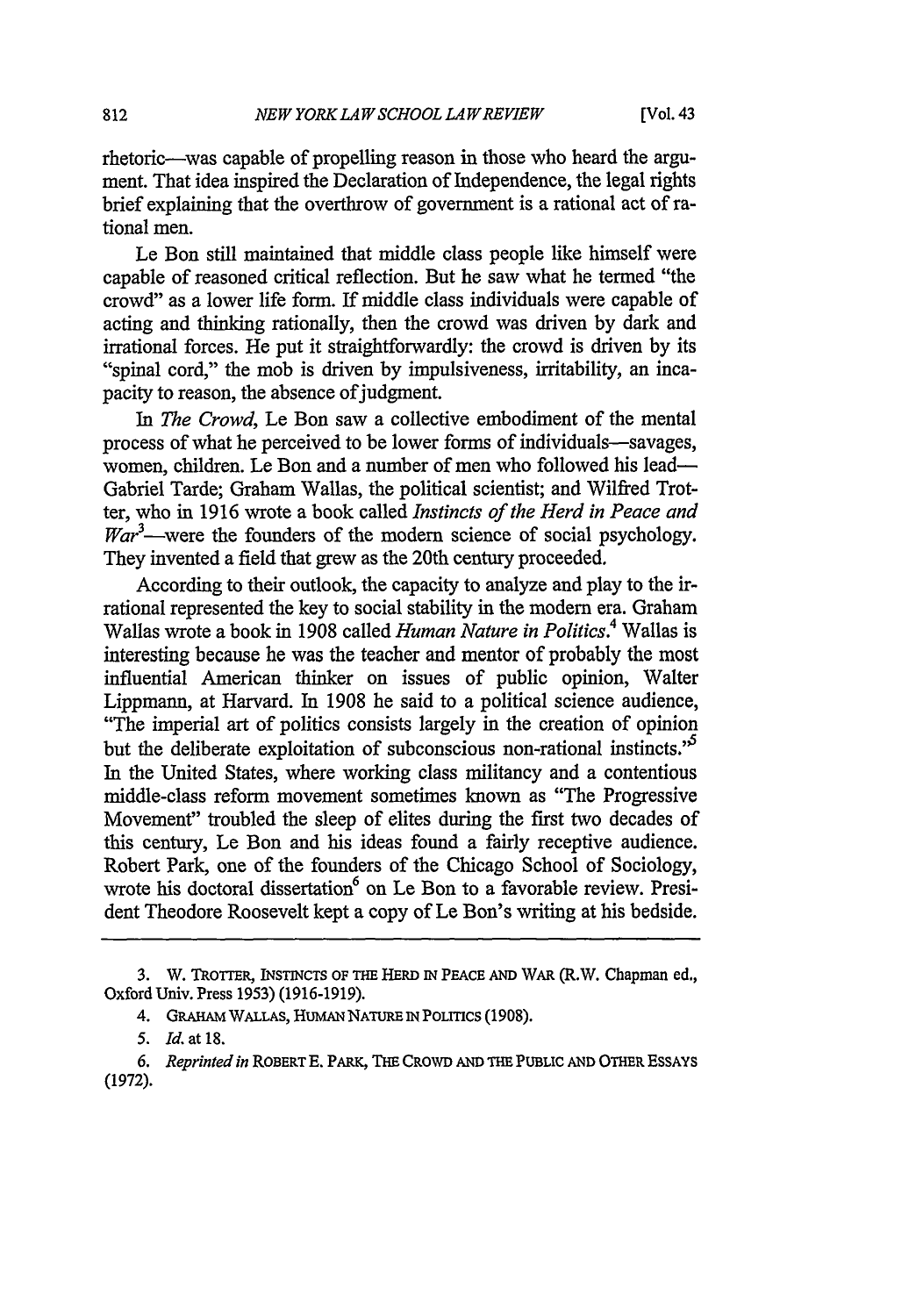**1999-2000]**

Walter Lippmann became, in many ways, the American interpreter of Gustave Le Bon. Early public relations pioneers like I.D. Lee and Everett Bemays found in Le Bon's *The Crowd* a basic handbook to persuasion in the modem era.

From World War I onwards, social psychology furnished the intellectual underpins to an emerging American persuasion industry. This was the moment when survey research became entrenched as a diagnostic fixture of American life. Statistical and anecdotal studies of popular emotions were designed to arrive at strategies for forging an identification between the crowd and its worthy leaders. These were the roots of focus group techniques that are today used to predict the likely responses of customers, citizens, and, increasingly, jurists; and at the end of the 19th century, it was Gustave Le Bon who laid the way for these schemes.

"To know the art of impressing the imagination of the crowds," he said, "is to know at the same time the art of governing."<sup>7</sup>

Crowds have always undergone the influence of illusions; whoever can supply them with illusions is easily their master. In the middle of Le Bon's revelry on the life of crowds, the mental life of crowds to be more precise, there is an insight which is especially pertinent to today's conference and more generally, to modem practices of persuasion and the pivotal roles that images play within modem persuasion strategies.

"When studying the imagination of crowds," Le Bon wrote in 1895, "we saw that it is particularly open to the impressions produced by images."<sup>8</sup> A crowd thinks in images. The image itself immediately calls up a series of other images having no logical connection with the first. Given this pension for collective hallucinations, Le Bon argued that those who were interested in managing the emotions of crowds could not rely on rational argument. He wrote that ideas must assume a "very absolute, uncompromising, and simple shape. They present themselves then in the guise of images, and are only accessible to the masses under this form."9 Crowds, being only capable of thinking in images, are only to be impressed by images. It is not the facts themselves that restrict the popular imagination, but the ways in which they take place in a broad under notice. "It is necessary that by their condensation, if I may thus express myself, they should produce a startling image which fills and

- **7. LE BON,** *supra* note **1,** at **92.**
- **8. LE BON,** *supra* note **1,** at 124.
- **9. LEBON,** *supra* note **1,** at 82.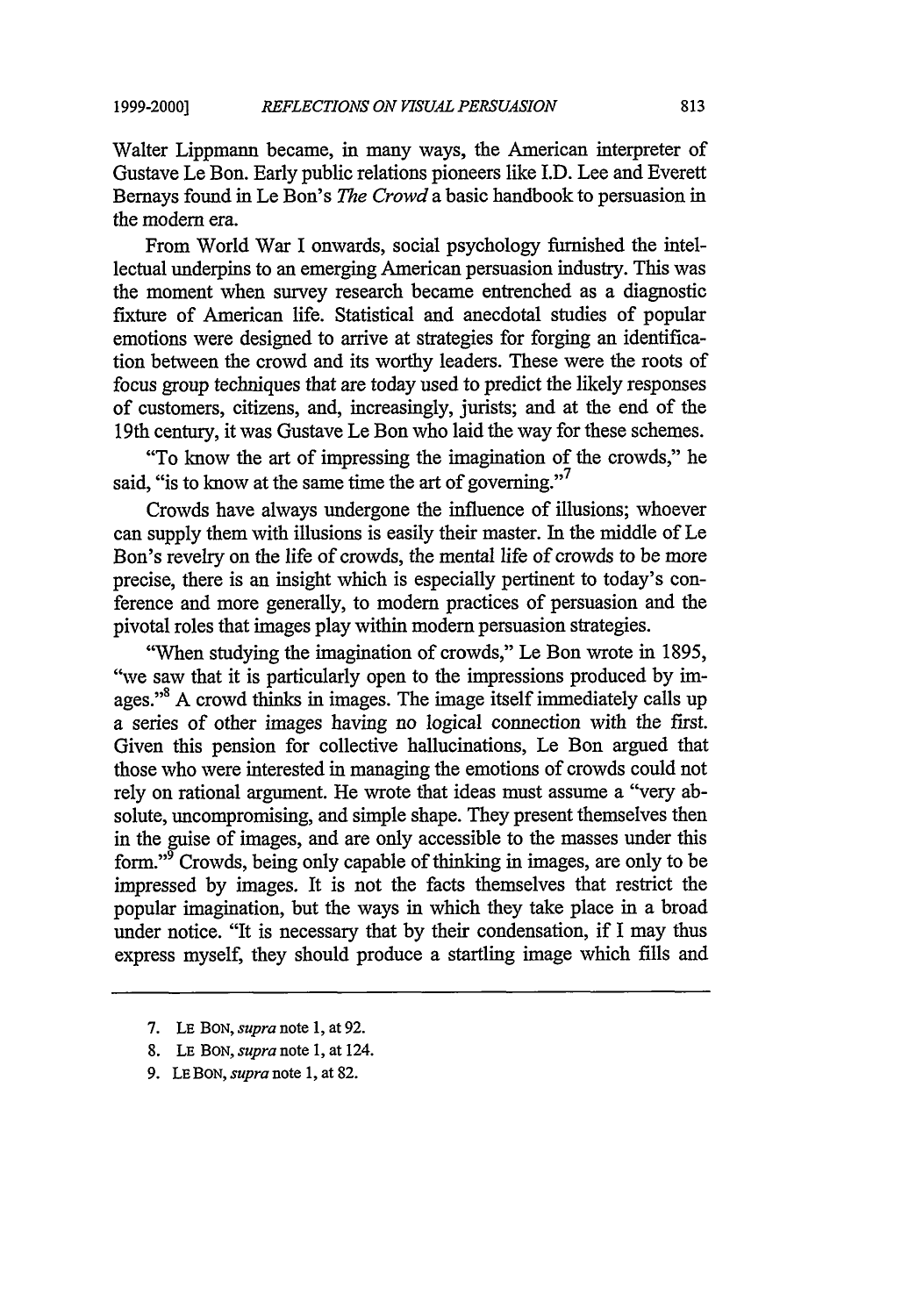besets the mind."<sup>10</sup> Although Le Bon was writing at a moment when motion pictures were only just being born in France-a time of people like the Lumiere Brothers and Georges Méliès—he did talk about the way in which the combination of image and theatrical representation was a particularly potent tool for influencing the outlook of the crowd.

As social psychology matured, Le Bon's ideas about the mental life of the crowd, which were initially descriptions of the urban working class, gave way to the supposition that all people, high or low, at whatever station--unless they were scientifically trained as a social scientist-were motivated by unconsciously instinctual baggage. This collapsing of what started out as an attack on the urban mob into a general description of human consciousness and perception received the stamp of approval in 1922, when Sigmund Freud published a book called *Group Psychology and the Analysis of the Ego.*<sup>11</sup> Freud's book addressed Gustave Le Bon's work directly, and paid tribute to his insights regarding the irrationality of crowd behavior. Where Freud differed with Le Bon, however, was in terms of individual psychology. The irritability and impressibility of the crowd, Freud argued, is not something limited to the behavior of groups, as Le Bon had maintained, it was a fundamental element of individual perceptions, the individual psyche, as well.

In the United States, by the 1920's, the dissection of the irrational, and the assumption of the irrational as the underpins of human perception and human decision-making, had a dramatic and institutionalized impact. The eloquence of images was being employed as the favorite instrument in all kinds of public address. The strategic wisdom of the day was to sell products to consumers, to link public loyalties to big business, to lead populations into war. The optical realm was in particular service. The most eloquent exponent of this perspective—somebody told me fifteen years ago that there was a component of some rational ideas of participatory democracy-was Walter Lippmann. Walter Lippmann had encouraged Woodrow Wilson in 1917, as the United States entered into the first World War, that the most pivotal piece of the war machinery must be the development of a propaganda apparatus to sell the war at home and abroad. Lippmann's instruction gave way to the development of something called the Committee on Public Information, which was the first major national modem mass-mediated propaganda apparatus in

<sup>10.</sup> LE **BON,** *supra* note 1, at 92.

<sup>11.</sup> SIGMUND FREUD, GRoup PSYCHOLOGY AND THE ANALYSIS OF THE EGO (James Strachey ed. & trans., 1975) (1922).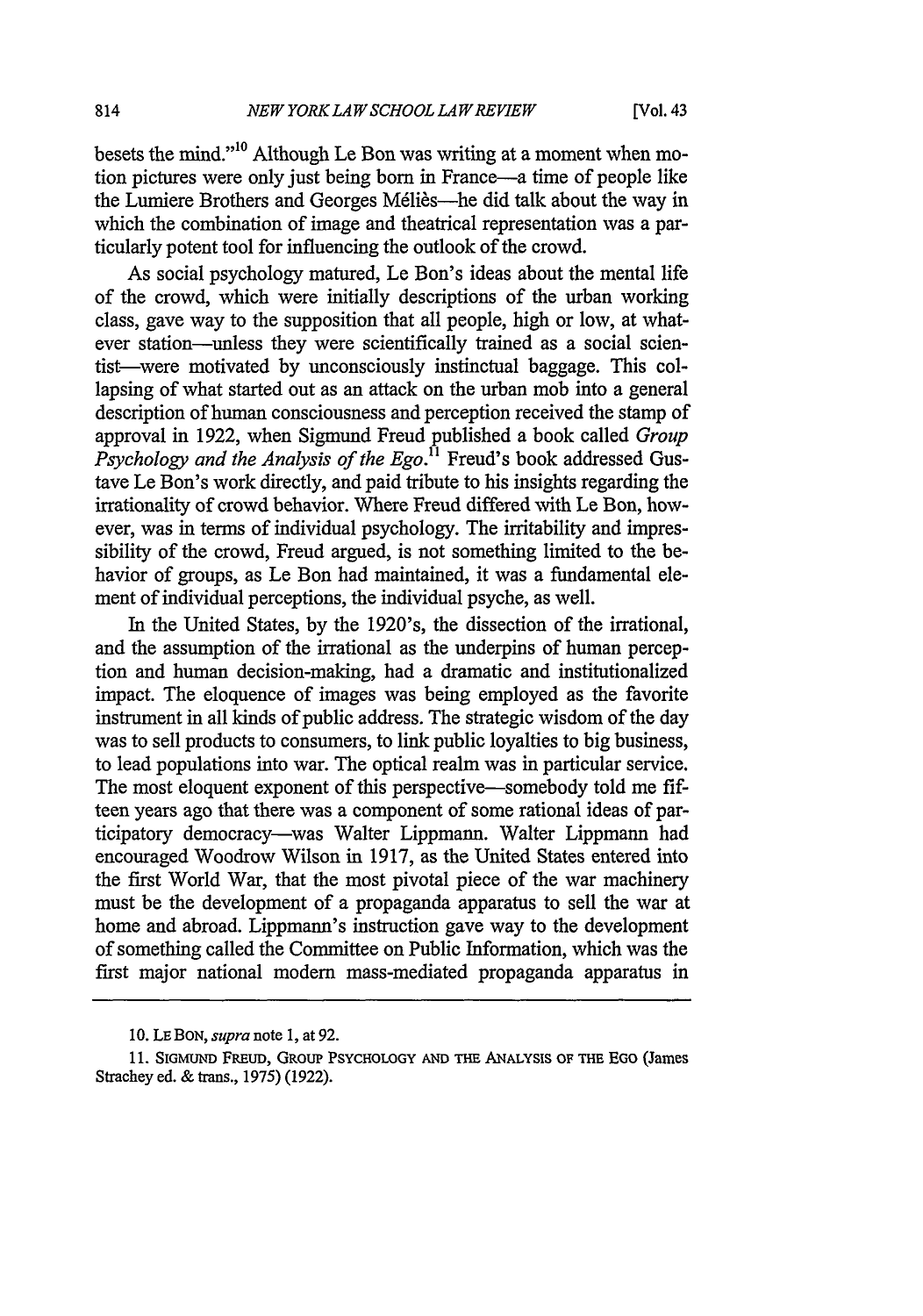**1999-2000]**

world history.

The Nazis took particular lessons from *The Crowd.* Hitler alluded to it in *Mein Kampf.*<sup>12</sup> Walter Lippmann offered a chilling endorsement of visual rhetoric as the most efficient instrument for mass persuasion. "People," he wrote in the beginning section of his  $1922$  classic<sup>13</sup>—a book that is still available and worth reading for anybody at this conference today and for anybody involved with public opinion-"are propelled primarily by pictures in their heads. The job of effective leadership is to paint those pictures for them, to create the kind of mental scenery which will propel certain kinds of responses."<sup>14</sup> His instructions were remarkably direct. I am quoting now from a book he wrote in 1927 called *The Phantom Public*,<sup>13</sup> which was a sequel to *Public Opinion*:

The making of one general will out of a multitude of general issues is an art that is well known to leaders and politicians and steering committees. It consists essentially in the use of symbols which assemble the motions after they have been detached from their ideas. Because feelings are much lesser specific than ideas, yet more poignant, leaders are able to make a homogeneous will out of a heterogeneous mask of desires.<sup>16</sup>

We need twelve votes in a jury, right? The process therefore by which general opinions are brought into cooperation consists of an intensification of feeling and the degradation of significance. Simply put, the power of images permits leaders to harness irrational energies of a population by provoking their passions while at the same time marginalizing the meaning of what is actually being said.

One of the things that is amazing about Lippmann's book was the extent to which Hollywood film is providing a kind of template for persuasion strategies. Genre and stereotype are capable of instructing an audience who the hero is, who the villain is, and what the storyline will

**16.** *See* PHANTOM PUBLIC, *supra* note 15.

<sup>12.</sup> *See, e.g.,* ADOLPH HITLER, *Political Reflections Arising Out of* My *Sojourn in Vienna, in* MEIN KAMPF (Ralph Manheim ed., Houghton Mifflin 1971) (1925-1927).

<sup>13.</sup> WALTER **LIPPMANN,** PUBLIC OPINION (Macmillan 1960) (1922) [hereinafter PUBLIC OPINION].

<sup>14.</sup> *Id.*

<sup>15.</sup> WALTER LIPPMANN, THE PHANTOM PUBLIC (Transaction Publishers 1993) (1927) [hereinafter PHANTOM PUBLIC].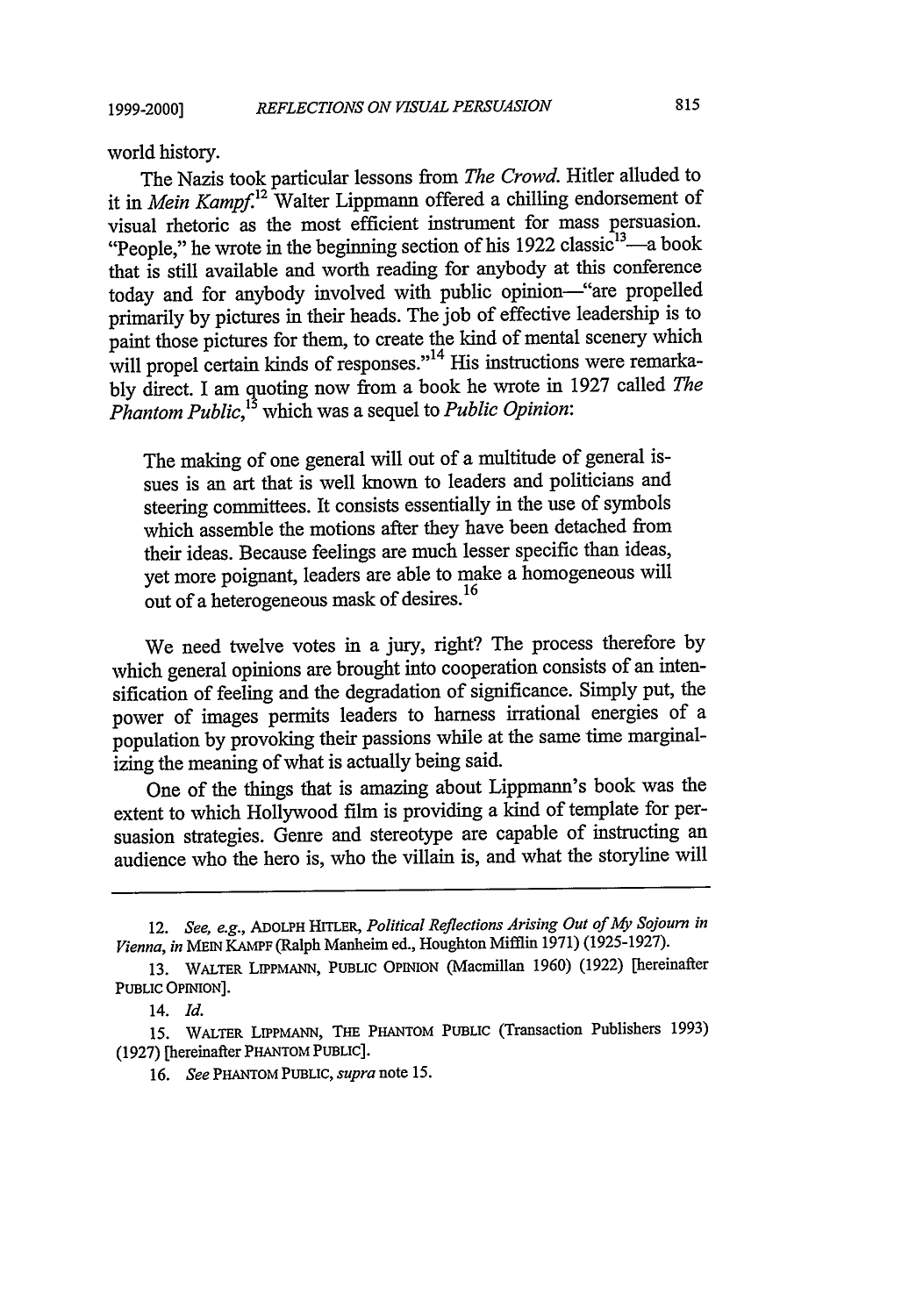be through the use of very simple visual cues. Lippmann talks about movies providing audiences with handles for identification. Movies are capable of linking what are called public fictions through a sense of private urgency. In certain ways, one of the most fascinating aspects of public opinion is the extent to which political theory had censured a fugitive from thinking about public dialogue and Hollywood film techniques had become basic textbook persuasion.<sup>17</sup>

Of course, a pivotal question remains. What is it about images that made men like Le Bon and Lippmann see them as powerful keys for opening the public mind? To some extent, it must be acknowledged that their outlook, their insight, was an unavoidable result of the time in which they were born and in which they lived. Anybody in 1895 or 1922 would have had first-hand observations during their lifetimes of powerful new media technologies. New esthetic outlooks were not only trans-<br>forming the physics, perceptions, and relationships between the physical world and how people understood reality, but were also stunning examples of the kind of mental stupor which audiences in the face of modem media technologies fell into. Within early descriptions of first and second generation movie audiences, it is quite interesting how often commentators refer to the dreamlike, hypnotic and/or suggestible state that people<br>fall into during the process of a tale unfolding on screen.<sup>18</sup> Photography and motion pictures in particular signal changes in ways that both objective truth and subjective experience were popularly understood and communicated.

The emergence of photography in the 1830's and 1840's was repre-<br>sented in ways that we cannot fully appreciate because we have all been born into and lived in a world where photography is just part of the scenery. The development of photography in the 1830's and 1840's really constituted a change in the ability to replicate facts as observable to the human eye. If the artist could only mimic or trace the contents of objective reality, to early observers photography seemed to be able to capture and preserve it almost as one would capture a biological specimen. Even today, in the language that describes photography, we talk about taking photographs instead of *making* photographs; the assumption being that a

*<sup>17.</sup> See* **PUBLIC OPINION,** *supra* note 13, at 61, 105-07.

<sup>18.</sup> *See, e.g.,* 1 ALBERT A. HOPKINS, **THE** BOOK OF PROGRESS (1915); *see also* HuGo MONSTERBERG, THE PHOTOPLAY: A **PSYCHOLOGICAL STUDY** (1916), *reprinted as* THE **FILM:** A **PSYCHOLOGICAL STUDY** (1970) (particularly Part **I:** *The Psychology of the Photoplay);* **PUBLIC OPION,** *supra* note 13, at 61.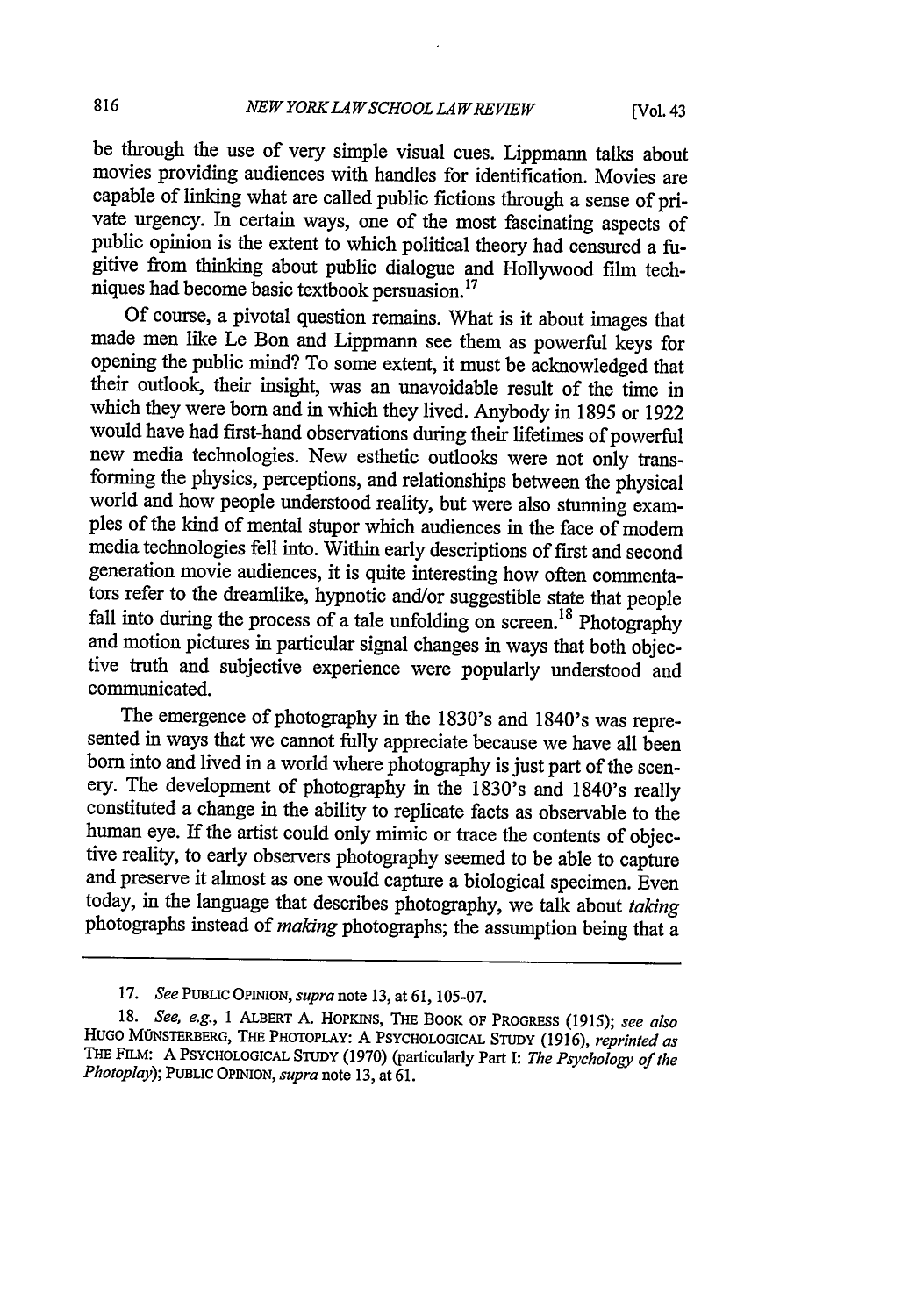#### **1999-2000]**

photograph is an accurate record of an actual thing, and that in taking a picture one is simply skinning the visible world of its surfaces. It is still part of the unconscious language that we use to describe photographs process. The apparent ability of photography to render a credible visual vernacular, a kind of recreation of the way in which we actually see with our eyes, perhaps explains one of the reasons why photography contributed to ideas about mass persuasion very early on

It is not incidental that by the 1870's and 1880's, in France and in the United States, home countries of Le Bon and Lippmann, photography was being used as a routine tool of police work. Within police investigations, and in the court system, it had become something that bore the imprimatur of evidence. Police departments were collecting huge photo galleries of criminal faces so that you would know your enemy. Crime scenes were being replicated photographically and used in courtrooms. Photography was also being used as a power tool for surveillance.

One extraordinary characteristic of photographs is their ability to claim factuality, even when they have been separated from the material context in which they were taken. Photographs are taken in one place, reproduced and exhibited elsewhere, yet their status as verifiers of fact is increasingly taken for granted. This is the underpinning of what is sometimes referred to as photojournalism, the idea that you see the picture on the front of a paper without asking what lies outside of the frame. The assumption is that you are seeing something that happened yesterday. In the process, the photograph's disembodied objectivity lends credence to what is today called virtual reality, the idea that something could be true even though it was a purely disembodied representation. Virtual reality helps to transform expectance standards and empirical evidence not just in law but in the social sciences, history and popular consciousness. If, however, a photographic image was capable of providing an authoritative scene of objective truth, one of the things early observers also would have noted was the way in which photography simultaneously engaged people on a more visual level of imagination, the dreamlike and the unconscious.

Photographs not only spoke to a concept of measurable truth, they also entered into what the German critic Walter Benjamin called the optical unconscious. 19 A French visitor to the United States in the 1920's looked at a society completely permeated with visual images and said

**<sup>19.</sup>** *See generally* ROSALIND **E.** KRAUSS, **THE** OPTICAL **UNCONSCIOUS (1993).**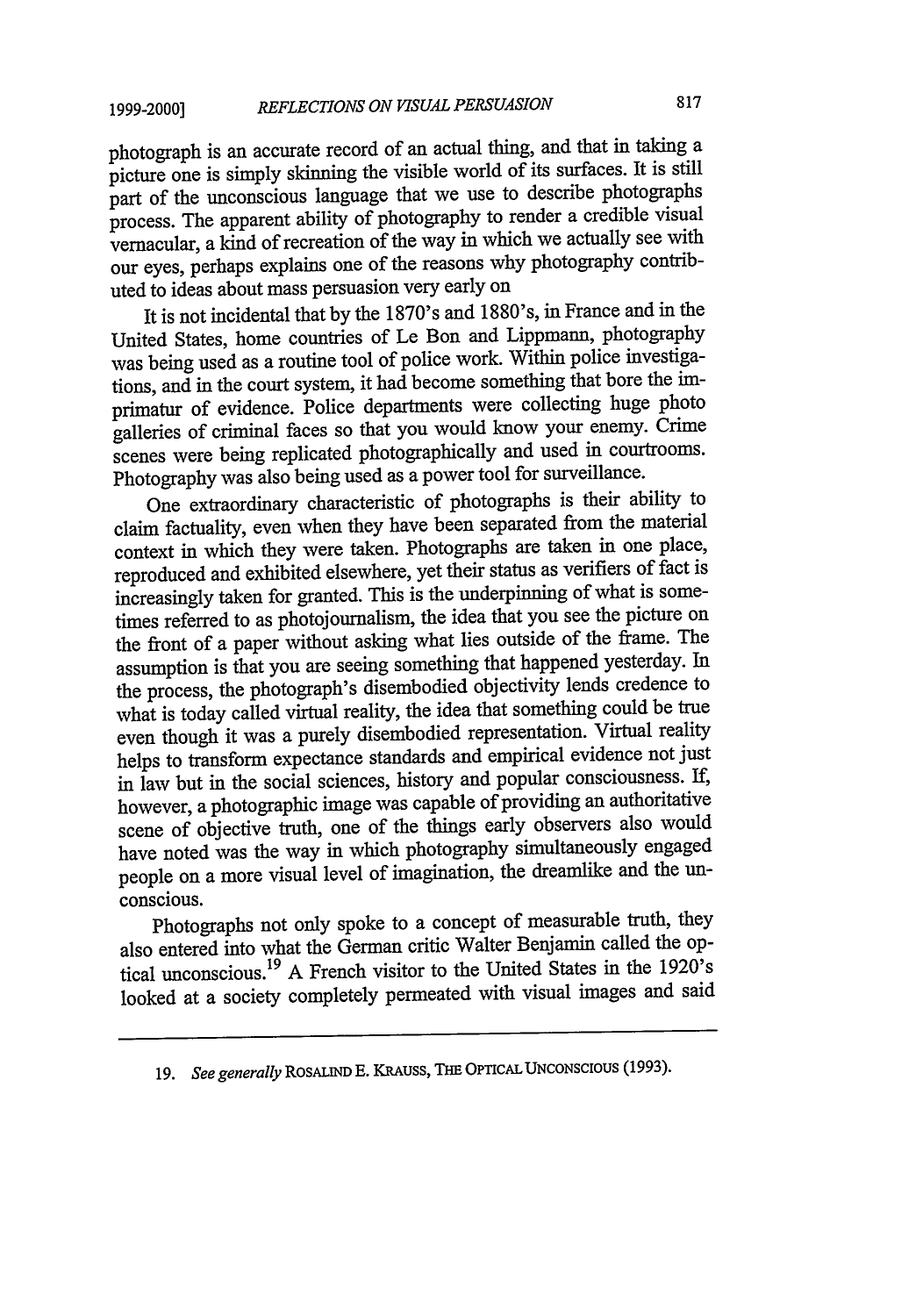that America is a society earmarked by a continual masturbation of the comprehends both that photographs can be objective truth and that the eye is an erogenous zone. A photograph can speak to people on unconscious levels that are beyond measurable levels.<br>How do I mean this? I recall a scene in Orson Welles's film Citizen

Kane.<sup>20</sup> The movie is about a reporter trying to find out the truth. He goes around, asking lots of people what Charles Foster Kane's dying words mean; as you all know, the critical word is "rosebud." One of the people the reporter visits is Bernstein, who has been Kane's business manager (that's typecasting). Bernstein, now an old man, says, "Well, what do you think rosebud meant?" He continues: "You know, well maybe it's something he lost. You know it's amazing what somebody will remember." Then, luminating on the texture of human memory, Bernstein tells the reporte

A fellow will remember a lot of things but you wouldn't think you remember. You take me, one day back in 1896, I was crossing over to Jersey on the ferry. As we pulled out, there was off. A white dress she had on and she was carrying a white parasol. I saw her only for a second, she didn't see me at all. But you know, I bet a month hasn't gone by since I haven't thought of that girl. $^{21}$ 

This poignant tale of an old man remembering an instant from his adolescence speaks of the psycho-dynamics of the mind; the power of the incidental, the momentary, to inscribe itself upon a life, to gain a subjective significance that far outweighs the objective magnitude of the moment from which it was drawn. From early on, this was an uncanny capacity of photography, the ability to entrap the evanescent moment, defying the passage of time itself, engraving itself on the future. The photo could capture transient gestures, enshrine the commonplace, the incidental, it could preserve moments that previously survived only as faint glimmers of recollection. Freud wrote extensively of the powers that such ephemeral impressions exerted in our dreams and in the unconscious workings of the psyche. Incidental moments, often forgotten, he

<sup>20.</sup> CITIZEN KANE (RKO 1941).

<sup>21.</sup> CITIZEN KANE, *supra* note 20.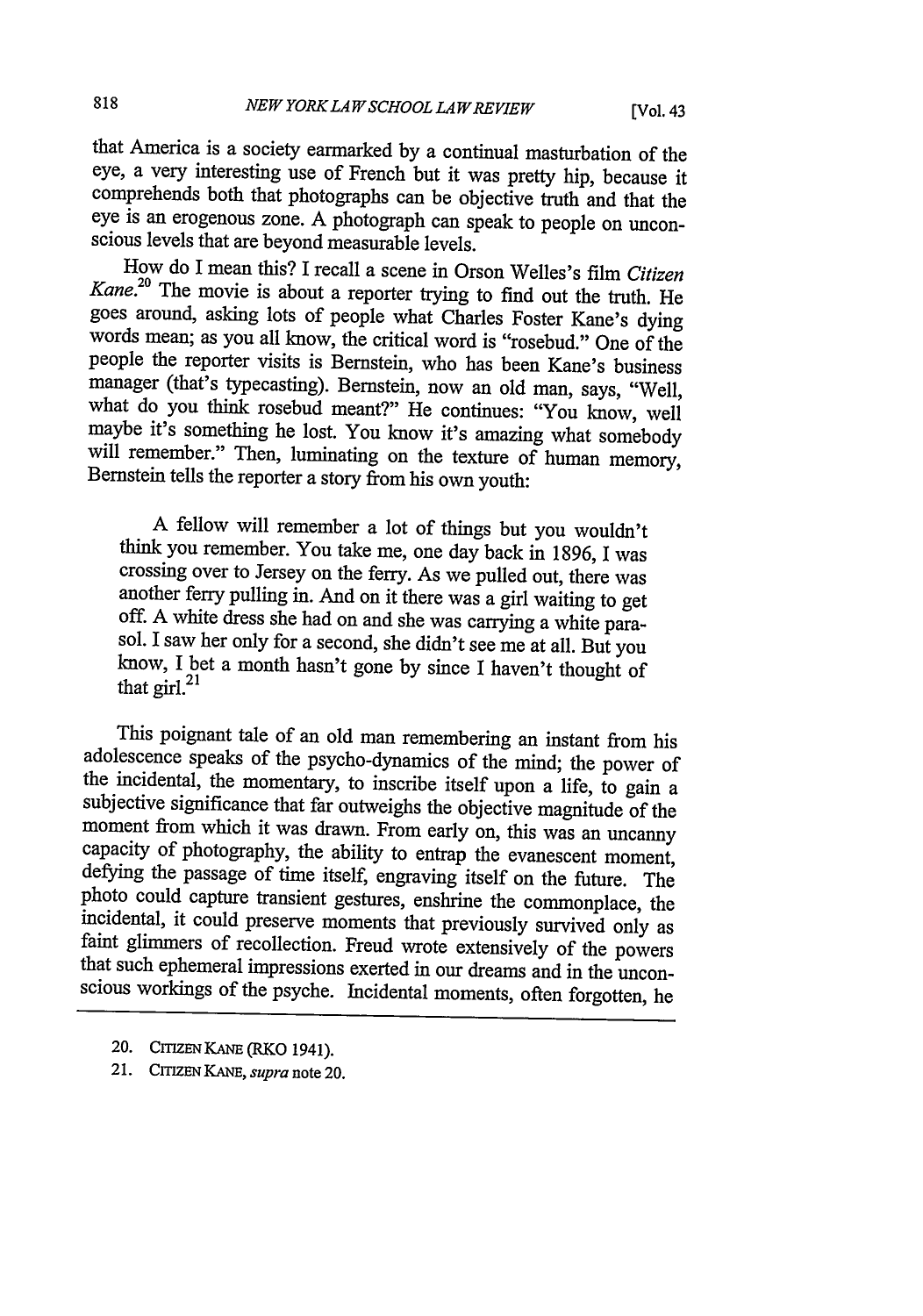maintained, stood at the heart of character development. Within each of us, these fragmentary mementos lie concealed, asserting influence, awaiting rediscovery. This, in large measure, was the underlying objective of psychoanalysis, to assist in this rediscovery.

Photographs provided a new visual paragon that was in sync with this perspective. They could preserve the girl in the white dress; mimic the passioned eyes of a young man on a ferry boat; stroke the depths of longing, fear, and other emotions; and therefore at the same time that they replicated objective truth, they could also provide a kind of psychological moment in which something which in fact might be trivial is given great magnitude. This was accentuated by a cinema which now allowed the camera to move in and tell us, silently, what is importantthe close-up. With the development of modem film editing techniquesincluding cross-cutting and montage-the ability to create mental associations between things and occurrences, the capacity to mimic the paradoxical idiom of unconscious life, became an intrinsic element of movie making.

By the 1920's, people working in the emerging compliance professions took the persuasive power of images as a given. In 1925, Harry Overstreet, who taught one of the first courses in New York City on the topic of "influencing human behavior" (at the New School for Social Research), summarized the process with remarkable clarity.<sup>22</sup> He said that the way which you can most efficiently influence human behavior is through the use of what he called "selective picturizing," moving in on those aspects of an image that you want your audience to see. Images, used to emphasize selected ideas, embedded the "power of suggestion" within the dynamics of the communications process, to "induce an imagined experience." "The secret of all true persuasion," he told his students, "is to induce the person to persuade himself. The chief task of the persuader, therefore, is to induce the experience. The rest will take care of itself.... The secret of it all... is that a person is led to do what he overwhelmingly feels. Practice in getting people to feel themselves in situations is therefore the surest road to persuasiveness."<sup>23</sup> The strategic use of imagery, in short, is the best way to that goal.

There is clearly more to be said, and there are more questions to be raised, about how images work. There is very little about our education,

<sup>22.</sup> *See generally* H.A. OVERSTREET, INFLUENCING **HUMAN** BEHAVIOR (1925).

<sup>23.</sup> *Id. at* 55, 62-69.